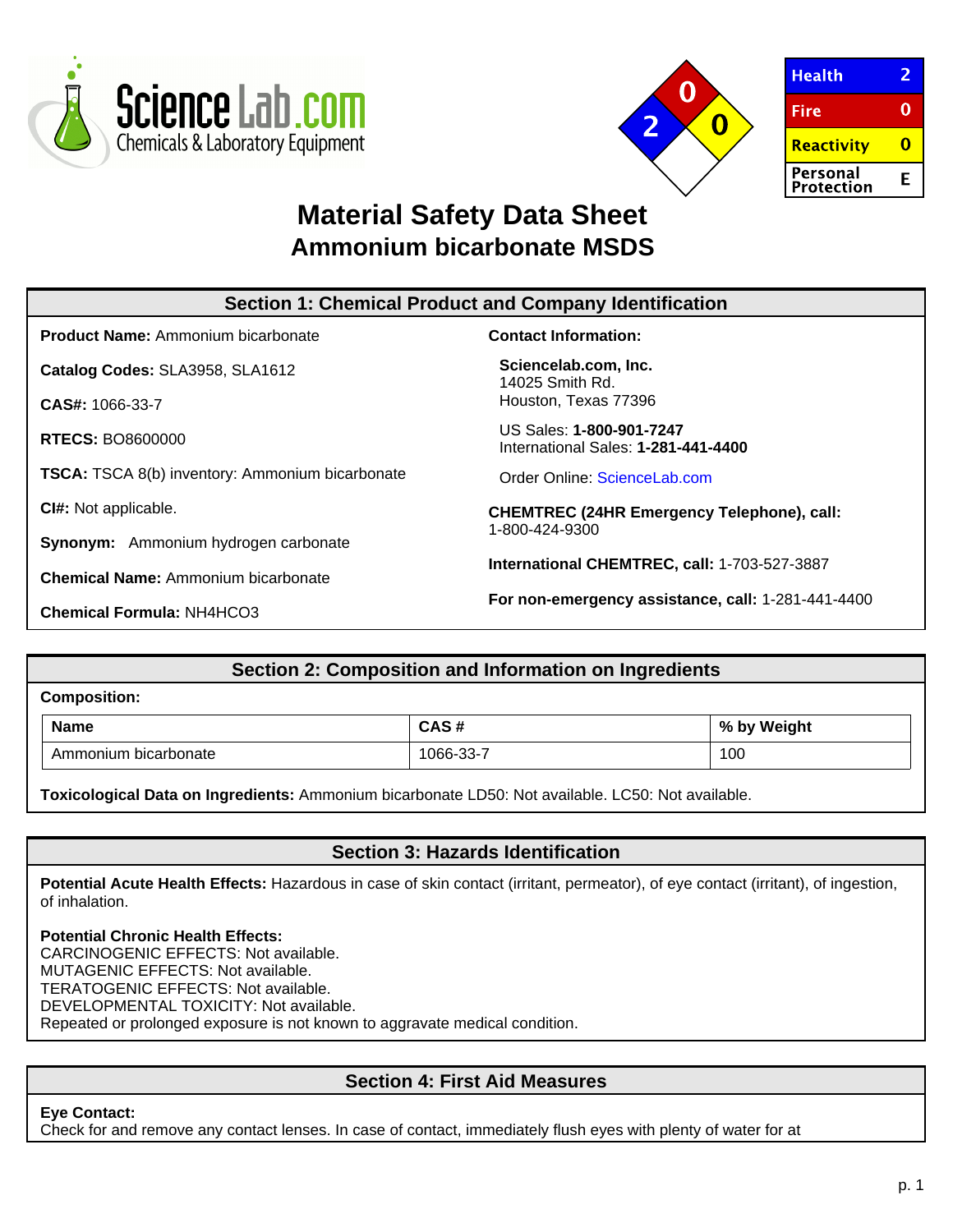least 15 minutes. Cold water may be used. Get medical attention.

### **Skin Contact:**

In case of contact, immediately flush skin with plenty of water. Cover the irritated skin with an emollient. Remove contaminated clothing and shoes. Cold water may be used.Wash clothing before reuse. Thoroughly clean shoes before reuse. Get medical attention.

### **Serious Skin Contact:**

Wash with a disinfectant soap and cover the contaminated skin with an anti-bacterial cream. Seek medical attention.

#### **Inhalation:**

If inhaled, remove to fresh air. If not breathing, give artificial respiration. If breathing is difficult, give oxygen. Get medical attention.

**Serious Inhalation:** Not available.

#### **Ingestion:**

Do NOT induce vomiting unless directed to do so by medical personnel. Never give anything by mouth to an unconscious person. If large quantities of this material are swallowed, call a physician immediately. Loosen tight clothing such as a collar, tie, belt or waistband.

**Serious Ingestion:** Not available.

# **Section 5: Fire and Explosion Data**

**Flammability of the Product:** Non-flammable.

**Auto-Ignition Temperature:** Not applicable.

**Flash Points:** Not applicable.

**Flammable Limits:** Not applicable.

**Products of Combustion:** Not available.

**Fire Hazards in Presence of Various Substances:** Not applicable.

**Explosion Hazards in Presence of Various Substances:**

Risks of explosion of the product in presence of mechanical impact: Not available. Risks of explosion of the product in presence of static discharge: Not available.

**Fire Fighting Media and Instructions:** Not applicable.

**Special Remarks on Fire Hazards:** Non combustible. When heated to decomposition it emits toxic fumes.

**Special Remarks on Explosion Hazards:** Not available.

## **Section 6: Accidental Release Measures**

**Small Spill:**

Use appropriate tools to put the spilled solid in a convenient waste disposal container. Finish cleaning by spreading water on the contaminated surface and dispose of according to local and regional authority requirements.

**Large Spill:** Use a shovel to put the material into a convenient waste disposal container.

# **Section 7: Handling and Storage**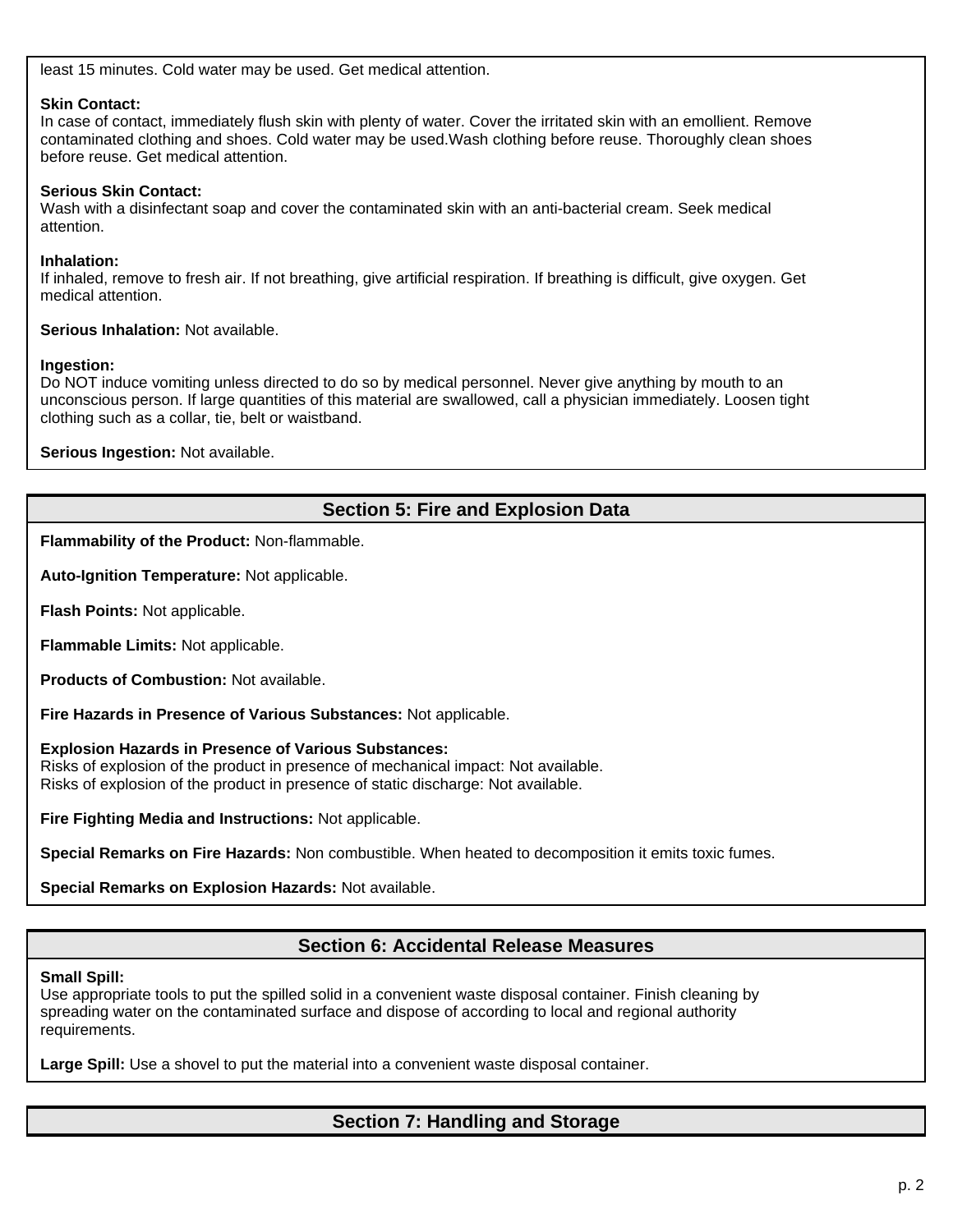### **Precautions:**

Do not breathe dust. Wear suitable protective clothing. In case of insufficient ventilation, wear suitable respiratory equipment. If you feel unwell, seek medical attention and show the label when possible. Avoid contact with skin and eyes.

**Storage:** Keep container tightly closed. Keep container in a cool, well-ventilated area.

### **Section 8: Exposure Controls/Personal Protection**

#### **Engineering Controls:**

Use process enclosures, local exhaust ventilation, or other engineering controls to keep airborne levels below recommended exposure limits. If user operations generate dust, fume or mist, use ventilation to keep exposure to airborne contaminants below the exposure limit.

#### **Personal Protection:**

Splash goggles. Lab coat. Dust respirator. Be sure to use an approved/certified respirator or equivalent. Gloves.

#### **Personal Protection in Case of a Large Spill:**

Splash goggles. Full suit. Dust respirator. Boots. Gloves. A self contained breathing apparatus should be used to avoid inhalation of the product. Suggested protective clothing might not be sufficient; consult a specialist BEFORE handling this product.

**Exposure Limits:** Not available.

## **Section 9: Physical and Chemical Properties**

**Physical state and appearance:** Solid. (Crystals solid.)

**Odor:** Ammoniacal. (Slight.)

**Taste:** Not available.

**Molecular Weight:** 79.06 g/mole

**Color:** White.

**pH (1% soln/water):** 7 [Neutral.]

**Boiling Point:** Not available.

**Melting Point:** 107.5°C (225.5°F)

**Critical Temperature:** Not available.

**Specific Gravity:** 1.59 (Water = 1)

**Vapor Pressure:** Not applicable.

**Vapor Density:** Not available.

**Volatility:** Not available.

**Odor Threshold:** Not available.

**Water/Oil Dist. Coeff.:** Not available.

**Ionicity (in Water):** Not available.

**Dispersion Properties:** See solubility in water.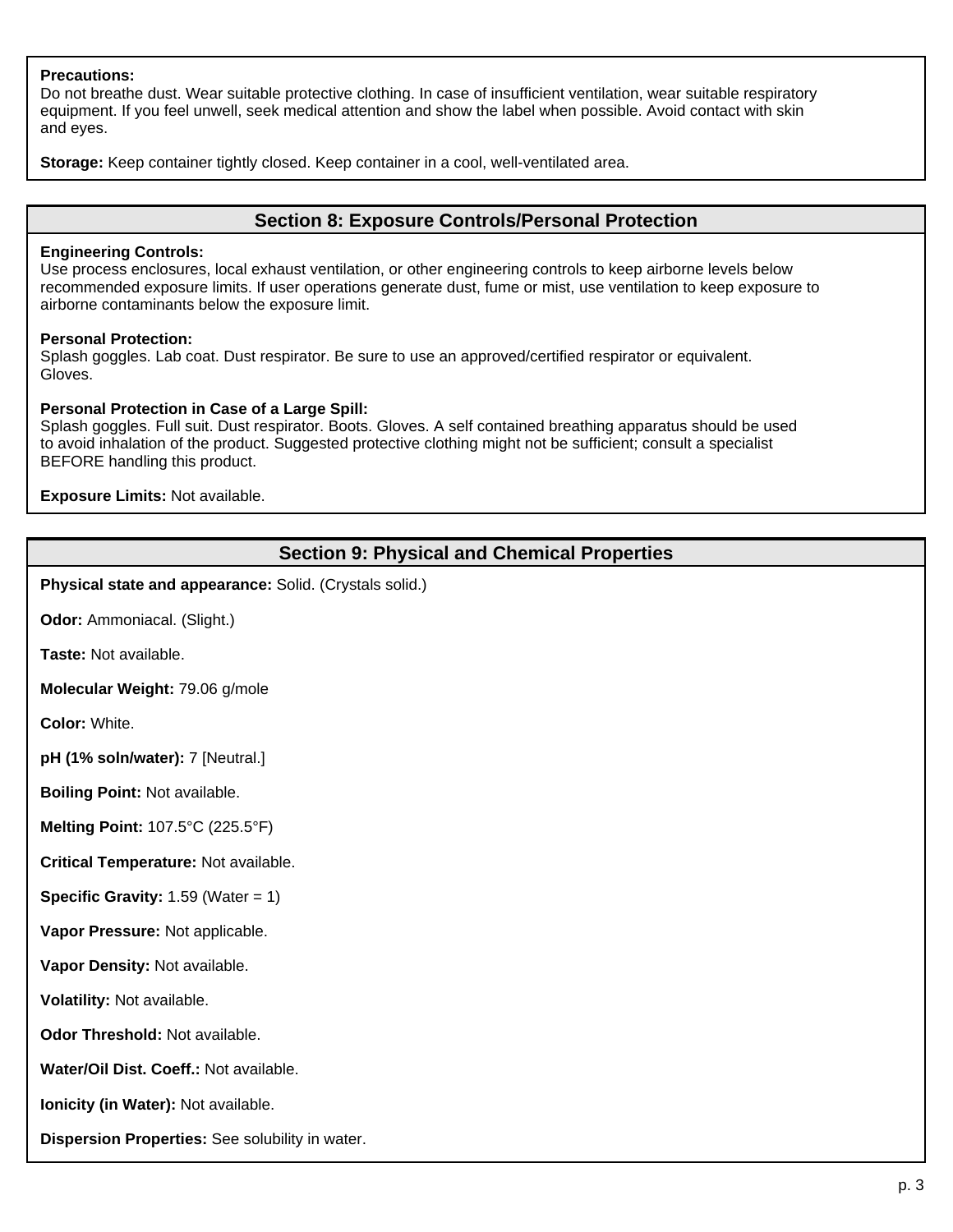# **Section 10: Stability and Reactivity Data**

**Stability:** The product is stable.

**Instability Temperature:** Not available.

**Conditions of Instability:** Not available.

**Incompatibility with various substances:** Slightly reactive to reactive with oxidizing agents, acids.

**Corrosivity:** Non-corrosive in presence of glass.

**Special Remarks on Reactivity:** Not available.

**Special Remarks on Corrosivity:** Not available.

**Polymerization:** Will not occur.

# **Section 11: Toxicological Information**

**Routes of Entry:** Dermal contact. Eye contact. Inhalation. Ingestion.

**Toxicity to Animals:** LD50: Not available. LC50: Not available.

**Chronic Effects on Humans:** Not available.

**Other Toxic Effects on Humans:** Hazardous in case of skin contact (irritant, permeator), of ingestion, of inhalation.

**Special Remarks on Toxicity to Animals:** Not available.

**Special Remarks on Chronic Effects on Humans:** Not available.

**Special Remarks on other Toxic Effects on Humans:** Material is irritating to mucous membranes and upper respiratory tract.

## **Section 12: Ecological Information**

**Ecotoxicity:** Not available.

**BOD5 and COD:** Not available.

#### **Products of Biodegradation:**

Possibly hazardous short term degradation products are not likely. However, long term degradation products may arise.

**Toxicity of the Products of Biodegradation:** The products of degradation are more toxic.

**Special Remarks on the Products of Biodegradation:** Not available.

## **Section 13: Disposal Considerations**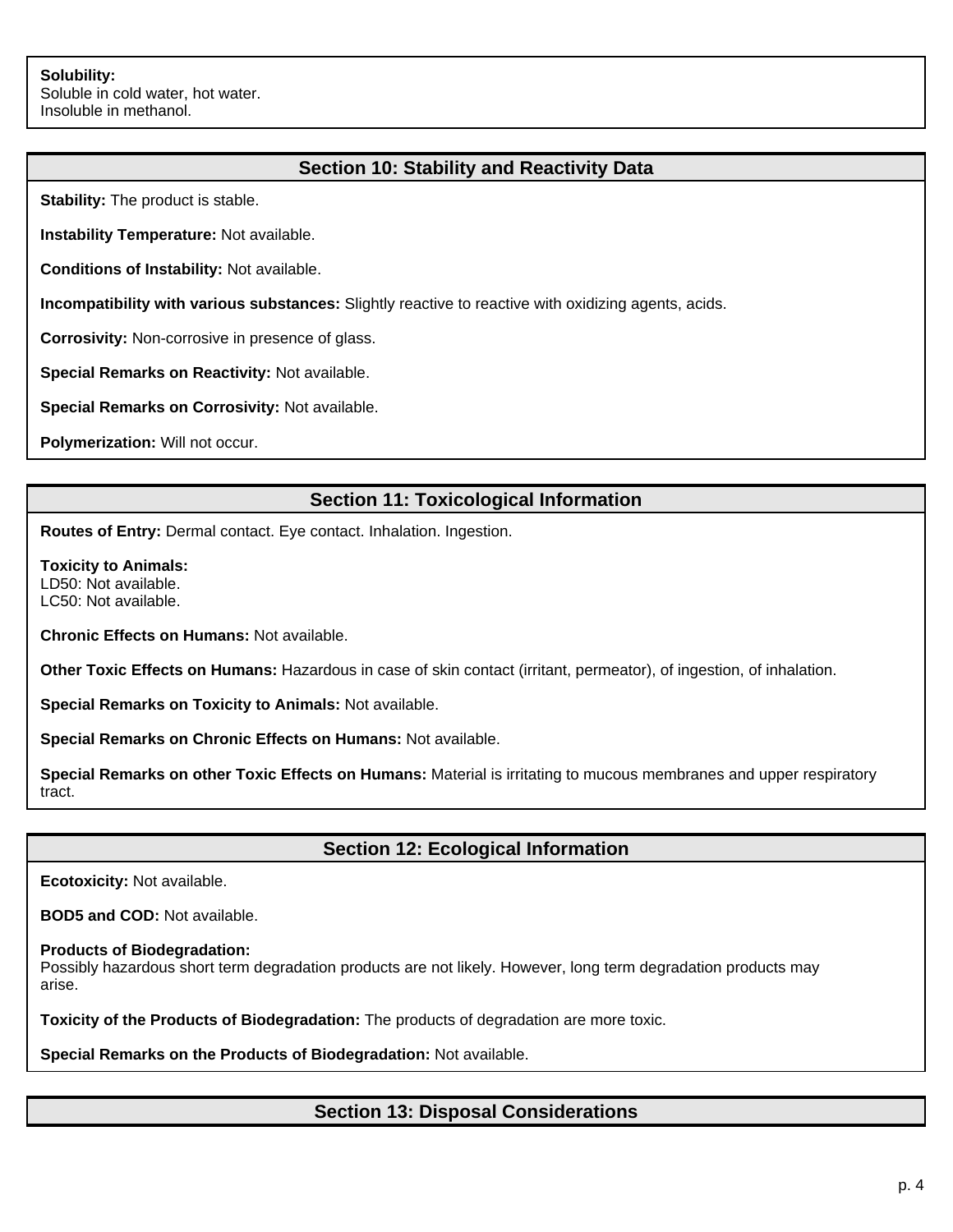# **Section 14: Transport Information**

**DOT Classification:** Not a DOT controlled material (United States).

**Identification:** : Not available. UNNA: 9081 PG: III

**Special Provisions for Transport:** Not available.

# **Section 15: Other Regulatory Information**

#### **Federal and State Regulations:**

Pennsylvania RTK: Ammonium bicarbonate Massachusetts RTK: Ammonium bicarbonate TSCA 8(b) inventory: Ammonium bicarbonate CERCLA: Hazardous substances.: Ammonium bicarbonate

**Other Regulations:** Not available.

**Other Classifications:**

**WHMIS (Canada):** Not controlled under WHMIS (Canada).

**DSCL (EEC):** R36/38- Irritating to eyes and skin.

**HMIS (U.S.A.):**

**Health Hazard:** 2

**Fire Hazard:** 0

**Reactivity:** 0

**Personal Protection:** E

**National Fire Protection Association (U.S.A.):**

**Health:** 2

**Flammability:** 0

**Reactivity:** 0

**Specific hazard:**

### **Protective Equipment:**

Gloves. Lab coat. Dust respirator. Be sure to use an approved/certified respirator or equivalent. Splash goggles.

# **Section 16: Other Information**

#### **References:**

-SAX, N.I. Dangerous Properties of Indutrial Materials. Toronto, Van Nostrand Reinold, 6e ed. 1984.